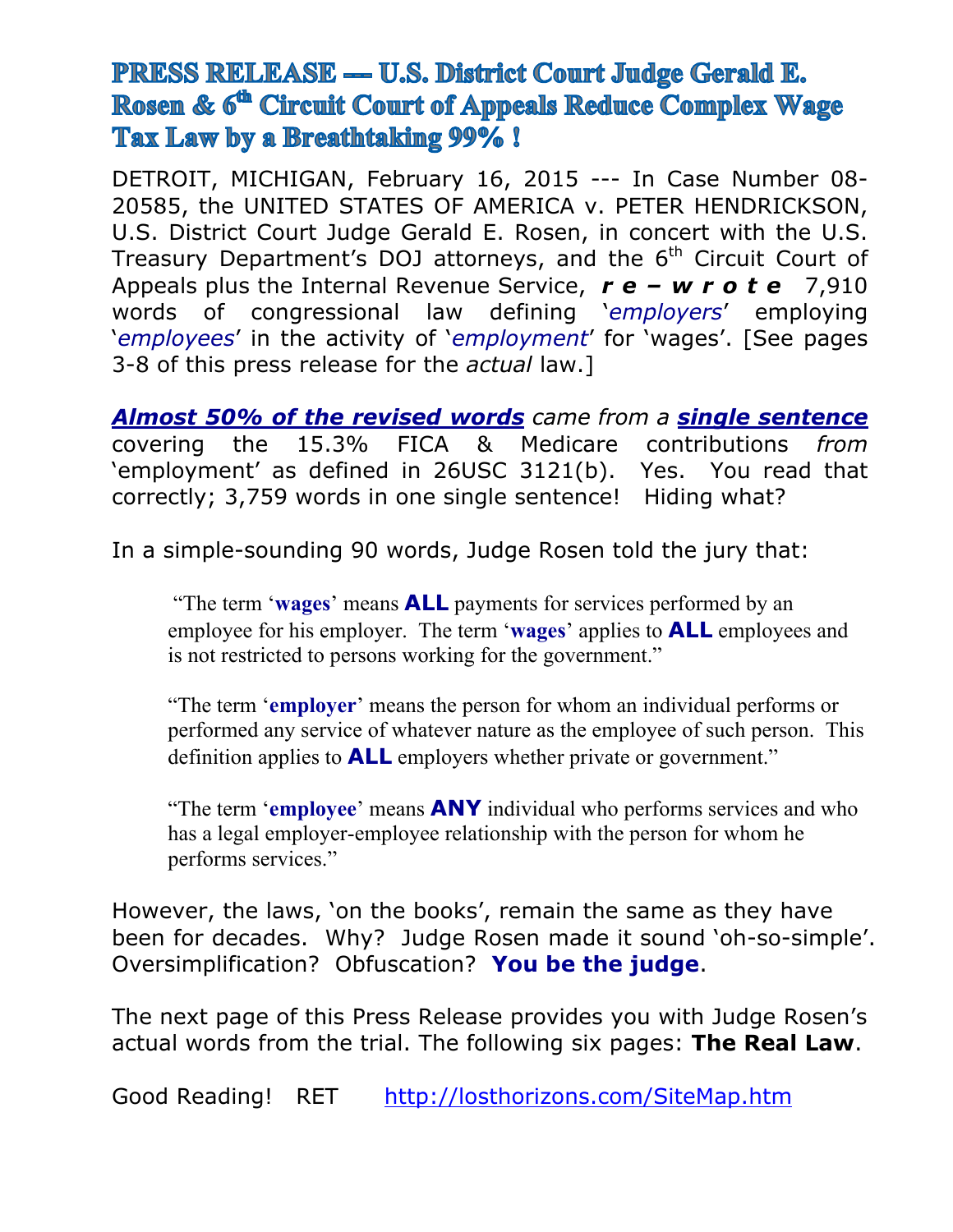Case Number 08-20585, the UNITED STATES OF AMERICA v. PETER HENDRICKSON

"Any questions from our jurors?"

[Judge Rosen reads question to himself.]

The answer is; you'll be instructed on the law. Let me read the juror's question in *fairness* to the jury and counsel.

The Question is: **'Can we see Section 3401 and 3121?**

And that would really involve legal inquiry. As I told all of you of course, we'll *instruct* you on the law. Okay? Any other questions."

# **Once the prosecution and defense rested their case, Judge Rosen instructed the jury.**

"At any rate, I'm giving the *governments* requested jury *instructions* on **wages**, **employer** and **employee** on those definitions."

As it relates to the charges in this case, *I instruct you* [the jury] that the *term* "**wages**" means **all** payments for services performed by an **employee** for his **employer**. The *term* "**wages**" applies to **ALL employees** and is not restricted to persons working for the government.

As it relates to the charges in this case, *I instruct you* that the term "**employer**" means the person for whom an individual performs or performed any service of whatever nature as the **employee** of such person. This definition applies to **ALL employers** whether private or government.

As it relates to the charges in this case, *I instruct you* that the *term* "**employee**" means **any** individual who performs services and who has a *legal employer-employee relationship* with the person for whom he performs services."

# **Some time later in events and for whatever reason, Judge Rosen felt it necessary to place the following declaration on the record:** [With or without the jury present?]

"Let me just put on the record the reason why I decided to give those instructions. I gave those instructions because I believe that **IF I gave the** jurors the statutes …… *it would invite them to speculate ……. as to what the legal meaning of the statutes were.*"

The next eight pages, in the same government-provided seven-point font, are the actual statutes themselves. **You judge the Judge**. Are his words the same as the words of Congress? **Do they really '***mean***' the same thing?**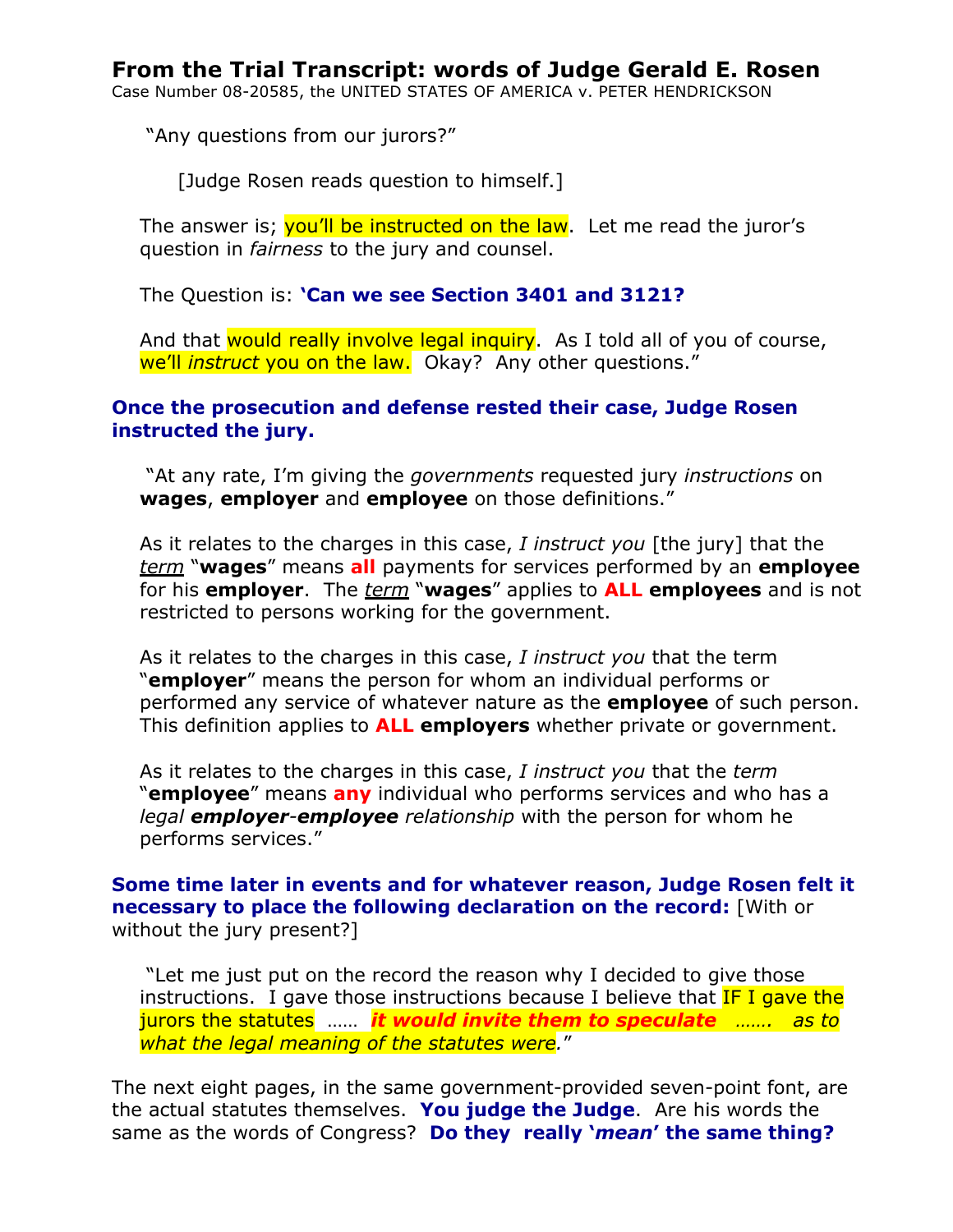# **The Actual Words of 26USC Sections 3401 and 3121**

#### **26USC 3121 (a) Wages**

For purposes of this chapter, the term "**wages"** means all remuneration *for* **employment**, including the cash value of all remuneration (including benefits) paid in any medium other than cash; except that such term shall not include—

> [retnote: 'Employment' means '**employment**' as defined by section 3121(b). But you guessed that, didn't you?]

[Below, you will see four uses of the special term, **trade or business'** the 7701(a)(26) term of which "**includes** the performance of the functions of a public office." ]

**(1)** in the case of the taxes imposed by sections 3101 (a) and 3111 (a) that part of the remuneration which, after remuneration (other than remuneration referred to in the succeeding paragraphs of this subsection) equal to the contribution and benefit base (as determined under section 230 of the Social Security Act) with respect to employment has been paid to an individual by an employer during the calendar year with respect to which such contribution and benefit base is effective, is paid to such individual by such employer during such calendar year. If an employer (hereinafter referred to as successor employer) during any calendar year acquires substantially all the property used in a **trade or business** of another employer (hereinafter referred to as a predecessor), or used in a separate unit of a **trade or business** of a predecessor, and immediately after the acquisition employs in his **trade or business** an individual who immediately prior to the acquisition was employed in the **trade or business** of

such predecessor, then, for the purpose of determining whether the successor employer has paid remuneration (other than remuneration referred to in the succeeding paragraphs of this subsection) with respect to employment equal to the contribution and benefit base (as determined under section 230 of the Social Security Act) to such individual during such calendar year, any remuneration (other than remuneration referred to in the succeeding paragraphs of this subsection) with respect to employment paid (or considered under this paragraph as having been paid) to such individual by such predecessor during such calendar year and prior to such acquisition shall be considered as having been paid by such successor employer;

**(2)** the amount of any payment (including any amount paid by an employer for insurance or annuities, or into a fund, to provide for any such payment) made to, or on behalf of, an employee or any of his dependents under a plan or system established by an employer which makes provision for his employees generally (or for his employees generally and their dependents) or for a class or classes of his employees (or for a class or classes of his employees and their dependents), on account of—

**(A)** sickness or accident disability (but, in the case of payments made to an employee or any of his dependents, this subparagraph shall exclude from the term "wages" only payments which are received under a workman's compensation law), or

**(B)** medical or hospitalization expenses in connection with sickness or accident disability, or

**(C)** death, except that this paragraph does not apply to a payment for group-term life insurance to the extent that such payment is includible in the gross income of the employee; **[(3)** Repealed. Pub. L. 98–21, title III, § 324(a)(3)(B),Apr. 20, 1983, 97 Stat. 123]

**(4)** any payment on account of sickness or accident disability, or medical or hospitalization expenses in connection with sickness or accident disability, made by an employer to, or on behalf of, an employee after the expiration of 6 calendar months following the last calendar month in which the employee worked for such employer;

**(5)** any payment made to, or on behalf of, an employee or his beneficiary—

(A) from or to a trust described in section  $401$  (a) which is exempt from tax under section  $501$  (a) at the time of such payment unless such payment is made to an employee of the trust as remuneration for services rendered as such employee and not as a beneficiary of the trust,

**(B)** under or to an annuity plan which, at the time of such payment, is a plan described in section 403 (a),

**(C)** under a simplified employee pension (as defined in section 408 (k)(1)), other than any contributions described in section  $\sqrt{408}$  (k)(6),

**(D)** under or to an annuity contract described in section 403 (b), other than a payment for the purchase of such contract which is made by reason of a salary reduction agreement (whether evidenced by a written instrument or otherwise),

**(E)** under or to an exempt governmental deferred compensation plan (as defined in subsection (v)(3)),

**(F)** to supplement pension benefits under a plan or trust described in any of the foregoing provisions of this paragraph to take into account some portion or all of the increase in the cost of living (as determined by the Secretary of Labor) since

retirement but only if such supplemental payments are under a plan which is treated as a welfare plan under section 3(2)(B)(ii) of the Employee Retirement Income Security Act of

1974,

**(G)** under a cafeteria plan (within the meaning of section 125) if such payment would not be treated as wages without regard to such plan and it is reasonable to believe that (if section 125 applied for purposes of this section) section 125 would not treat any wages as constructively received,

(H) under an arrangement to which section 408 (p) applies, other than any elective contributions under paragraph  $(2)(A)(i)$ thereof, or

**(I)** under a plan described in section 457 (e)(11)(A)(ii) and maintained by an eligible employer (as defined in section 457  $(e)(1));$ 

**(6)** the payment by an employer (without deduction from the remuneration of the employee)—

**(A)** of the tax imposed upon an employee under section 3101, or

**(B)** of any payment required from an employee under a State unemployment compensation law,

with respect to remuneration paid to an employee for domestic service in a private home of the employer or for agricultural labor;

**(7)**

**(A)** remuneration paid in any medium other than cash to an employee for service not in the course of the employer's **trade or business** or for domestic service in a private home of the employer;

**(B)** cash remuneration paid by an employer in any calendar year to an employee for domestic service in a private home of the employer (including domestic service on a farm operated for profit), if the cash remuneration paid in such year by the employer to the employee for such service is less than the applicable dollar threshold (as defined in subsection (x)) for such year;

**(C)** cash remuneration paid by an employer in any calendar year to an employee for service not in the course of the employer's **trade or business**, if the cash remuneration paid in such year by the employer to the employee for such service is less than \$100. As used in this subparagraph, the term "service not in the course of the employer's **trade or business**" does not include domestic service in a private home of the employer and does not include service described in subsection  $(g)(5);$ 

**(8)**

**(A)** remuneration paid in any medium other than cash for agricultural labor;

**(B)** cash remuneration paid by an employer in any calendar year to an employee for agricultural labor unless-**(i)** the cash remuneration paid in such year by the employer to

the employee for such labor is \$150 or more, or **(ii)** the employer's expenditures for agricultural labor in such year equal or exceed \$2,500,

except that clause (ii) shall not apply in determining whether remuneration paid to an employee constitutes "wages" under this section if such employee (I) is employed as a hand harvest laborer and is paid on a piece rate basis in an operation which has been, and is customarily and generally recognized as having been, paid on a piece rate basis in the region of employment, (II) commutes daily from his permanent residence to the farm on which he is so employed, and (III) has been employed in agriculture less than 13 weeks during the preceding calendar year;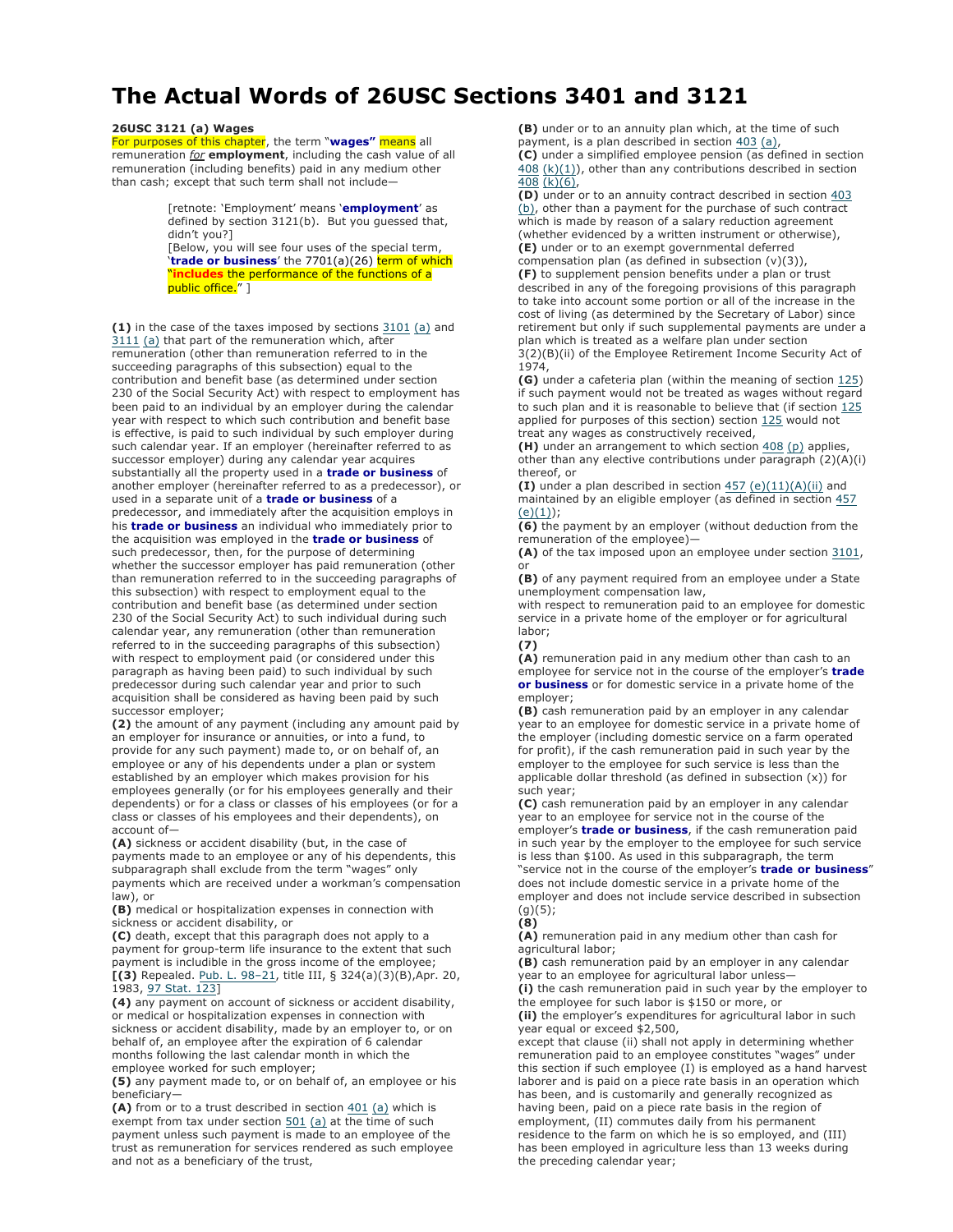**[(9)** Repealed. Pub. L. 98–21, title III, § 324(a)(3)(B),Apr. 20, 1983, 97 Stat. 123]

**(10)** remuneration paid by an employer in any calendar year to an employee for service described in subsection (d)(3)(C) (relating to home workers), if the cash remuneration paid in such year by the employer to the employee for such service is less than \$100;

**(11)** remuneration paid to or on behalf of an employee if (and to the extent that) at the time of the payment of such remuneration it is reasonable to believe that a corresponding deduction is allowable under section 217 (determined without regard to section 274 (n));

**(12)**

**(A)** tips paid in any medium other than cash;

**(B)** cash tips received by an employee in any calendar month in the course of his employment by an employer unless the amount of such cash tips is \$20 or more;

**(13)** any payment or series of payments by an employer to an employee or any of his dependents which is paid—

**(A)** upon or after the termination of an employee's

employment relationship because of

**(i)** death, or

**(ii)** retirement for disability, and

**(B)** under a plan established by the employer which makes provision for his employees generally or a class or classes of his employees (or for such employees or class or classes of employees and their dependents),

other than any such payment or series of payments which would have been paid if the employee's employment relationship had not been so terminated;

**(14)** any payment made by an employer to a survivor or the estate of a former employee after the calendar year in which such employee died;

**(15)** any payment made by an employer to an employee, if at the time such payment is made such employee is entitled to disability insurance benefits under section 223(a) of the Social Security Act and such entitlement commenced prior to the calendar year in which such payment is made, and if such employee did not perform any services for such employer during the period for which such payment is made;

**(16)** remuneration paid by an organization exempt from income tax under section  $501$  (a) (other than an organization described in section  $401$  (a)) or under section  $521$  in any calendar year to an employee for service rendered in the employ of such organization, if the remuneration paid in such year by the organization to the employee for such service is less than \$100;

**(17)** any contribution, payment, or service provided by an employer which may be excluded from the gross income of an employee, his spouse, or his dependents, under the provisions of section 120 (relating to amounts received under qualified group legal services plans);

**(18)** any payment made, or benefit furnished, to or for the benefit of an employee if at the time of such payment or such furnishing it is reasonable to believe that the employee will be able to exclude such payment or benefit from income under section 127, 129, 134 (b)(4), or 134 (b)(5);

**(19)** the value of any meals or lodging furnished by or on behalf of the employer if at the time of such furnishing it is reasonable to believe that the employee will be able to exclude such items from income under section 119;

**(20)** any benefit provided to or on behalf of an employee if at the time such benefit is provided it is reasonable to believe that the employee will be able to exclude such benefit from income under section  $\frac{74}{10}$  (c),  $\frac{108}{10}$  (f)(4),  $\frac{117}{10}$ , or  $\frac{132}{10}$ ;

**(21)** in the case of a member of an Indian tribe, any remuneration on which no tax is imposed by this chapter by reason of section **7873** (relating to income derived by Indians from exercise of fishing rights);

**(22)** remuneration on account of—

**(A)** a transfer of a share of stock to any individual pursuant to an exercise of an incentive stock option (as defined in section 422 (b)) or under an employee stock purchase plan (as defined in section 423 (b)), or

**(B)** any disposition by the individual of such stock; or **(23)** any benefit or payment which is excludable from the gross income of the employee under section 139B (b). Nothing in the regulations prescribed for purposes of chapter 24 (relating to income tax withholding) which provides an exclusion from "wages" as used in such chapter shall be construed to require a similar exclusion from "wages" in the regulations prescribed for purposes of this chapter. Except as otherwise provided in regulations prescribed by the Secretary, any third party which makes a payment included in wages

solely by reason of the parenthetical matter contained in subparagraph (A) of paragraph (2) shall be treated for purposes of this chapter and chapter 22 as the employer with respect to such wages. Znext

#### **26USC 3121(b) Employment [\*\*\*\*\* WARNING \*\*\*\*\* Buckle Up! The next sentence is 3,759 words long!]**

For purposes of this chapter, the **term "employment"** means any service, of whatever nature, performed **(A)** by an **employee** for the person employing him, irrespective of the citizenship or residence of either, **(i)** within the **United States**, or

> [That's a 3121(d) '**employee**' employed in the activity of 3121(b) '**employmen**t' within the 3121(e)(2) '**United States**' as opposed to the 7701(a)() '**United States'**. The ONLY 'person employing him' is a 3121(h) '**American Employer**'. But you already knew that, didn't you?]

**(ii)** on or in connection with an American vessel or American aircraft under a contract of service which is entered into within the United States or during the performance of which and while the employee is employed on the vessel or aircraft it touches at a port in the United States, if the employee is employed on and in connection with such vessel or aircraft when outside the United States, or

**(B)** outside the United States by a citizen or resident of the United States as an employee for an American employer (as defined in subsection (h)), or (C) if it is service, regardless of where or by whom performed, which is designated as employment or recognized as equivalent to employment under an agreement entered into under section 233 of the Social Security Act; except that such term shall not include— **(1)** service performed by foreign agricultural workers lawfully admitted to the United States from the Bahamas, Jamaica, and the other British West Indies, or from any other foreign country or possession thereof, on a temporary basis to perform agricultural labor;

**(2)** domestic service performed in a local college club, or local chapter of a college fraternity or sorority, by a student who is enrolled and is regularly attending classes at a school, college, or university;

#### **(3) (A)** service performed by a child under the age of 18 in the employ of his father or mother;

**(B)** service not in the course of the employer's trade or business, or domestic service in a private home of the employer, performed by an individual under the age of 21 in the employ of his father or mother, or performed by an individual in the employ of his spouse or son or daughter; except that the provisions of this subparagraph shall not be applicable to such domestic service performed by an individual in the employ of his son or daughter if—

**(i)** the employer is a surviving spouse or a divorced individual and has not remarried, or has a spouse living in the home who has a mental or physical condition which results in such spouse's being incapable of caring for a son, daughter, stepson, or stepdaughter (referred to in clause (ii)) for at least 4 continuous weeks in the calendar quarter in which the service is rendered, and

**(ii)** a son, daughter, stepson, or stepdaughter of such employer is living in the home, and

**(iii)** the son, daughter, stepson, or stepdaughter (referred to in clause (ii)) has not attained age 18 or has a mental or physical condition which requires the personal care and supervision of an adult for at least 4 continuous weeks in the calendar quarter in which the service is rendered;

**(4)** service performed by an individual on or in connection with a vessel not an American vessel, or on or in connection with an aircraft not an American aircraft, if

**(A)** the individual is employed on and in connection with such vessel or aircraft, when outside the United States and **(B)**

**(i)** such individual is not a citizen of the United States or

**(ii)** the employer is not an American employer;

**(5)** service performed in the employ of the United States or any instrumentality of the United States, if such service—

**(A)** would be excluded from the term "employment" for

purposes of this title if the provisions of paragraphs (5) and (6)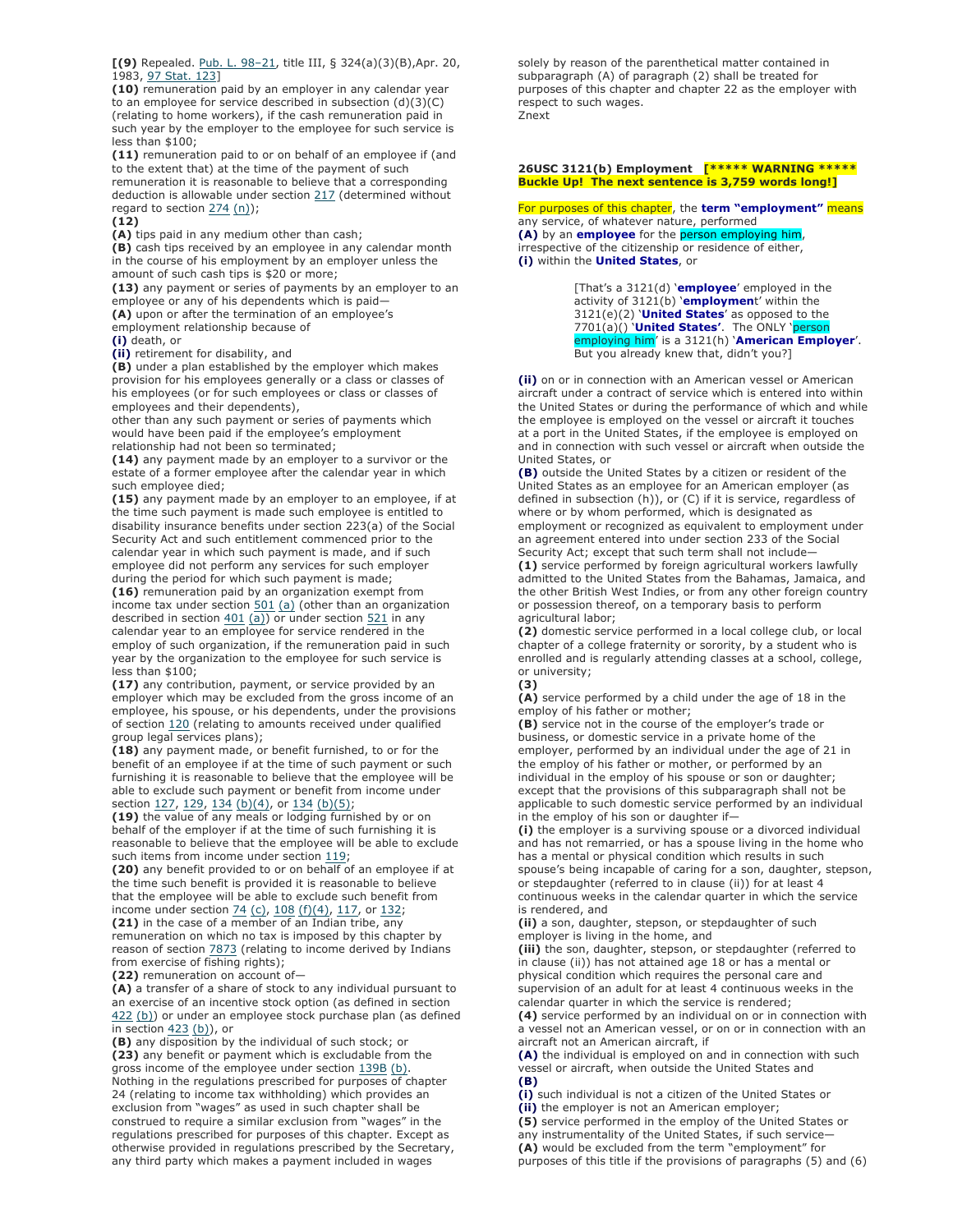of this subsection as in effect in January 1983 had remained in effect, and

**(B)** is performed by an individual who—

**(i)** has been continuously performing service described in subparagraph (A) since December 31, 1983, and for purposes of this clause—

**(I)** if an individual performing service described in subparagraph (A) returns to the performance of such service after being separated therefrom for a period of less than 366 consecutive days, regardless of whether the period began before, on, or after December 31, 1983, then such service shall be considered continuous,

**(II)** if an individual performing service described in subparagraph (A) returns to the performance of such service after being detailed or transferred to an international organization as described under section 3343 ofsubchapter III of chapter 33 of title 5, United States Code, or under section 3581 of chapter 35 of such title, then the service performed for that organization shall be considered service described in subparagraph (A),

**(III)** if an individual performing service described in subparagraph (A) is reemployed or reinstated after being separated from such service for the purpose of accepting employment with the American Institute in Taiwan as provided under section 3310 ofchapter 48 of title 22, United States Code, then the service performed for that Institute shall be considered service described in subparagraph (A),

**(IV)** if an individual performing service described in subparagraph (A) returns to the performance of such service after performing service as a member of a uniformed service (including, for purposes of this clause, service in the National Guard and temporary service in the Coast Guard Reserve) and after exercising restoration or reemployment rights as provided under chapter 43 of title 38, United States Code, then the service so performed as a member of a uniformed service shall be considered service described in subparagraph (A), and **(V)** if an individual performing service described in

subparagraph (A) returns to the performance of such service after employment (by a tribal organization) to which section 105(e)(2) [1] of the Indian Self-Determination Act applies, then the service performed for that tribal organization shall be considered service described in subparagraph (A); or

**(ii)** is receiving an annuity from the Civil Service Retirement and Disability Fund, or benefits (for service as an employee) under another retirement system established by a law of the United States for employees of the Federal Government (other than for members of the uniformed service);

except that this paragraph shall not apply with respect to any such service performed on or after any date on which such individual performs—

**(C)** service performed as the President or Vice President of the United States,

**(D)** service performed—

**(i)** in a position placed in the Executive Schedule under sections 5312 through 5317 of title 5, United States Code, **(ii)** as a noncareer appointee in the Senior Executive Service or a noncareer member of the Senior Foreign Service, or **(iii)** in a position to which the individual is appointed by the President (or his designee) or the Vice President under section 105 (a)(1), 106 (a)(1), or 107 (a)(1) or (b)(1) of title 3, United States Code, if the maximum rate of basic pay for such position is at or above the rate for level V of the Executive Schedule,

**(E)** service performed as the Chief Justice of the United States, an Associate Justice of the Supreme Court, a judge of a United States court of appeals, a judge of a United States district court (including the district court of a territory), a judge of the United States Court of Federal Claims, a judge of the United States Court of International Trade, a judge of the United States Tax Court, a United States magistrate judge, or a referee in bankruptcy or United States bankruptcy judge, **(F)** service performed as a Member, Delegate, or Resident Commissioner of or to the Congress,

**(G)** any other service in the legislative branch of the Federal Government if such service—

**(i)** is performed by an individual who was not subject to subchapter III of chapter 83 of title 5, United States Code, or to another retirement system established by a law of the United States for employees of the Federal Government (other than for members of the uniformed services), on December 31, 1983, or

**(ii)** is performed by an individual who has, at any time after December 31, 1983, received a lump-sum payment under section 8342 (a) of title 5, United States Code, or under the

corresponding provision of the law establishing the other retirement system described in clause (i), or

**(iii)** is performed by an individual after such individual has otherwise ceased to be subject to subchapter  $III$  of chapter  $83$ of title 5, United States Code (without having an application pending for coverage under such subchapter), while performing service in the legislative branch (determined without regard to the provisions of subparagraph (B) relating to continuity of employment), for any period of time after December 31, 1983,

and for purposes of this subparagraph (G) an individual is subject to such subchapter III or to any such other retirement system at any time only if

**(a)** such individual's pay is subject to deductions, contributions, or similar payments (concurrent with the service being performed at that time) under section 8334(a) of such title 5 or the corresponding provision of the law establishing such other system, or (in a case to which section  $8332(k)(1)$  of such title applies) such individual is making payments of amounts equivalent to such deductions, contributions, or similar payments while on leave without pay, or

**(b)** such individual is receiving an annuity from the Civil Service Retirement and Disability Fund, or is receiving benefits (for service as an employee) under another retirement system established by a law of the United States for employees of the Federal Government (other than for members of the uniformed services), or

**(H)** service performed by an individual—

**(i)** on or after the effective date of an election by such individual, under section 301 of the Federal Employees' Retirement System Act of 1986, section 307 of the Central Intelligence Agency Retirement Act (50 U.S.C. 2157), or the Federal Employees' Retirement System Open Enrollment Act of 1997 [2] to become subject to the Federal Employees' Retirement System provided in chapter 84 of title 5, United States Code, or

**(ii)** on or after the effective date of an election by such individual, under regulations issued under section 860 of the Foreign Service Act of 1980, to become subject to the Foreign Service Pension System provided in subchapter II of chapter 8 of title I of such Act;

**(6)** service performed in the employ of the United States or any instrumentality of the United States if such service is performed—

**(A)** in a penal institution of the United States by an inmate thereof;

**(B)** by any individual as an employee included under section 5351 (2) of title 5, United States Code (relating to certain interns, student nurses, and other student employees of hospitals of the Federal Government), other than as a medical or dental intern or a medical or dental resident in training; or **(C)** by any individual as an employee serving on a temporary basis in case of fire, storm, earthquake, flood, or other similar emergency;

**(7)** service performed in the employ of a State, or any political subdivision thereof, or any instrumentality of any one or more of the foregoing which is wholly owned thereby, except that this paragraph shall not apply in the case of—

**(A)** service which, under subsection (j), constitutes covered transportation service,

**(B)** service in the employ of the Government of Guam or the Government of American Samoa or any political subdivision thereof, or of any instrumentality of any one or more of the foregoing which is wholly owned thereby, performed by an officer or employee thereof (including a member of the legislature of any such Government or political subdivision), and, for purposes of this title with respect to the taxes imposed by this chapter—

**(i)** any person whose service as such an officer or employee is not covered by a retirement system established by a law of the United States shall not, with respect to such service, be regarded as an employee of the United States or any agency or

instrumentality thereof, and **(ii)** the remuneration for service described in clause (i) (including fees paid to a public official) shall be deemed to have been paid by the Government of Guam or the Government of American Samoa or by a political subdivision thereof or an instrumentality of any one or more of the foregoing which is wholly owned thereby, whichever is appropriate,

**(C)** service performed in the employ of the District of Columbia or any instrumentality which is wholly owned thereby, if such service is not covered by a retirement system established by a law of the United States (other than the Federal Employees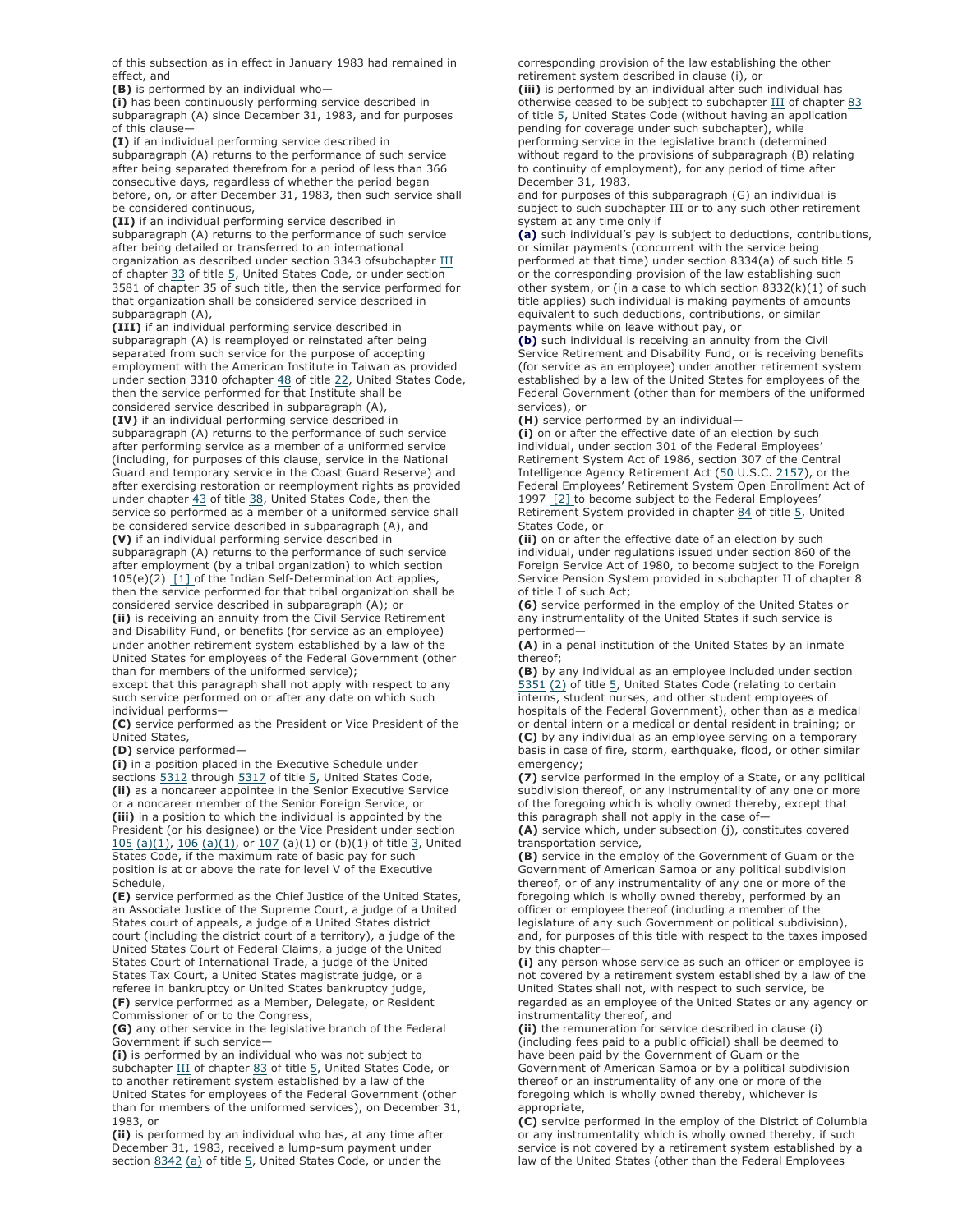Retirement System provided in chapter 84 of title 5, United States Code); except that the provisions of this subparagraph shall not be applicable to service performed—

**(i)** in a hospital or penal institution by a patient or inmate thereof;

**(ii)** by any individual as an employee included under section  $\frac{5351}{2}$  (2) of title  $\frac{5}{2}$ , United States Code (relating to certain interns, student nurses, and other student employees of hospitals of the District of Columbia Government), other than as a medical or dental intern or as a medical or dental resident in training;

**(iii)** by any individual as an employee serving on a temporary basis in case of fire, storm, snow, earthquake, flood or other similar emergency; or

**(iv)** by a member of a board, committee, or council of the District of Columbia, paid on a per diem, meeting, or other fee basis,

**(D)** service performed in the employ of the Government of Guam (or any instrumentality which is wholly owned by such Government) by an employee properly classified as a temporary or intermittent employee, if such service is not covered by a retirement system established by a law of Guam; except that

**(i)** the provisions of this subparagraph shall not be applicable to services performed by an elected official or a member of the legislature or in a hospital or penal institution by a patient or inmate thereof, and

**(ii)** for purposes of this subparagraph, clauses (i) and (ii) of subparagraph (B) shall apply,

**(E)** service included under an agreement entered into pursuant to section 218 of the Social Security Act, or

**(F)** service in the employ of a State (other than the District of Columbia, Guam, or American Samoa), of any political

subdivision thereof, or of any instrumentality of any one or more of the foregoing which is wholly owned thereby, by an individual who is not a member of a retirement system of such State, political subdivision, or instrumentality, except that the provisions of this subparagraph shall not be applicable to service performed—

**(i)** by an individual who is employed to relieve such individual from unemployment;

**(ii)** in a hospital, home, or other institution by a patient or inmate thereof;

**(iii)** by any individual as an employee serving on a temporary basis in case of fire, storm, snow, earthquake, flood, or other similar emergency;

**(iv)** by an election official or election worker if the remuneration paid in a calendar year for such service is less than \$1,000 with respect to service performed during any calendar year commencing on or after January 1, 1995, ending on or before December 31, 1999, and the adjusted amount determined under section 218(c)(8)(B) of the Social Security Act for any calendar year commencing on or after January 1, 2000, with respect to service performed during such calendar year; or

**(v)** by an employee in a position compensated solely on a fee basis which is treated pursuant to section  $1402$  (c)(2)(E) as a trade or business for purposes of inclusion of such fees in net earnings from self-employment;

for purposes of this subparagraph, except as provided in regulations prescribed by the Secretary, the term "retirement system" has the meaning given such term by section 218(b)(4) of the Social Security Act;

#### **(8)**

**(A)** service performed by a duly ordained, commissioned, or licensed minister of a church in the exercise of his ministry or by a member of a religious order in the exercise of duties required by such order, except that this subparagraph shall not apply to service performed by a member of such an order in the exercise of such duties, if an election of coverage under subsection (r) is in effect with respect to such order, or with respect to the autonomous subdivision thereof to which such member belongs;

**(B)** service performed in the employ of a church or qualified church-controlled organization if such church or organization has in effect an election under subsection (w), other than service in an unrelated trade or business (within the meaning of section  $513$  (a));

**(9)** service performed by an individual as an employee or employee representative as defined in section 3231;

**(10)** service performed in the employ of—

**(A)** a school, college, or university, or

**(B)** an organization described in section 509 (a)(3) if the organization is organized, and at all times thereafter is

operated, exclusively for the benefit of, to perform the functions of, or to carry out the purposes of a school, college, or university and is operated, supervised, or controlled by or in connection with such school, college, or university, unless it is a school, college, or university of a State or a political subdivision thereof and the services performed in its employ by a student referred to in section 218(c)(5) of the Social Security Act are covered under the agreement between the Commissioner of Social Security and such State entered into

pursuant to section 218 of such Act; if such service is performed by a student who is enrolled and regularly attending classes at such school, college, or university;

**(11)** service performed in the employ of a foreign government (including service as a consular or other officer or employee or a nondiplomatic representative);

**(12)** service performed in the employ of an instrumentality wholly owned by a foreign government—

**(A)** if the service is of a character similar to that performed in foreign countries by employees of the United States Government or of an instrumentality thereof; and

**(B)** if the Secretary of State shall certify to the Secretary of the Treasury that the foreign government, with respect to whose instrumentality and employees thereof exemption is claimed, grants an equivalent exemption with respect to similar service performed in the foreign country by employees of the United States Government and of instrumentalities thereof; **(13)** service performed as a student nurse in the employ of a hospital or a nurses' training school by an individual who is enrolled and is regularly attending classes in a nurses' training school chartered or approved pursuant to State law;

**(14)**

**(A)** service performed by an individual under the age of 18 in the delivery or distribution of newspapers or shopping news, not including delivery or distribution to any point for subsequent delivery or distribution;

**(B)** service performed by an individual in, and at the time of, the sale of newspapers or magazines to ultimate consumers, under an arrangement under which the newspapers or magazines are to be sold by him at a fixed price, his compensation being based on the retention of the excess of such price over the amount at which the newspapers or magazines are charged to him, whether or not he is guaranteed a minimum amount of compensation for such service, or is entitled to be credited with the unsold newspapers or magazines turned back;

**(15)** service performed in the employ of an international organization, except service which constitutes "employment" under subsection (y);

**(16)** service performed by an individual under an arrangement with the owner or tenant of land pursuant to which-

**(A)** such individual undertakes to produce agricultural or horticultural commodities (including livestock, bees, poultry, and fur-bearing animals and wildlife) on such land,

**(B)** the agricultural or horticultural commodities produced by such individual, or the proceeds therefrom, are to be divided between such individual and such owner or tenant, and **(C)** the amount of such individual's share depends on the amount of the agricultural or horticultural commodities produced;

**(17)** service in the employ of any organization which is performed

**(A)** in any year during any part of which such organization is registered, or there is in effect a final order of the Subversive Activities Control Board requiring such organization to register, under the Internal Security Act of 1950, as amended, as a Communist-action organization, a Communist-front organization, or a Communist-infiltrated organization, and **(B)** after June 30, 1956;

**(18)** service performed in Guam by a resident of the Republic of the Philippines while in Guam on a temporary basis as a nonimmigrant alien admitted to Guam pursuant to section 101(a)(15)(H)(ii) of the Immigration and Nationality Act (8 U.S.C.  $1101$  (a)(15)(H)(ii));

**(19)** Service which is performed by a nonresident alien individual for the period he is temporarily present in the United States as a nonimmigrant under subparagraph (F), (J), (M), or (Q) of section 101(a)(15) of the Immigration and Nationality Act, as amended, and which is performed to carry out the purpose specified in subparagraph (F), (J), (M), or (Q), as the case may be;

**(20)** service (other than service described in paragraph (3)(A)) performed by an individual on a boat engaged in catching fish or other forms of aquatic animal life under an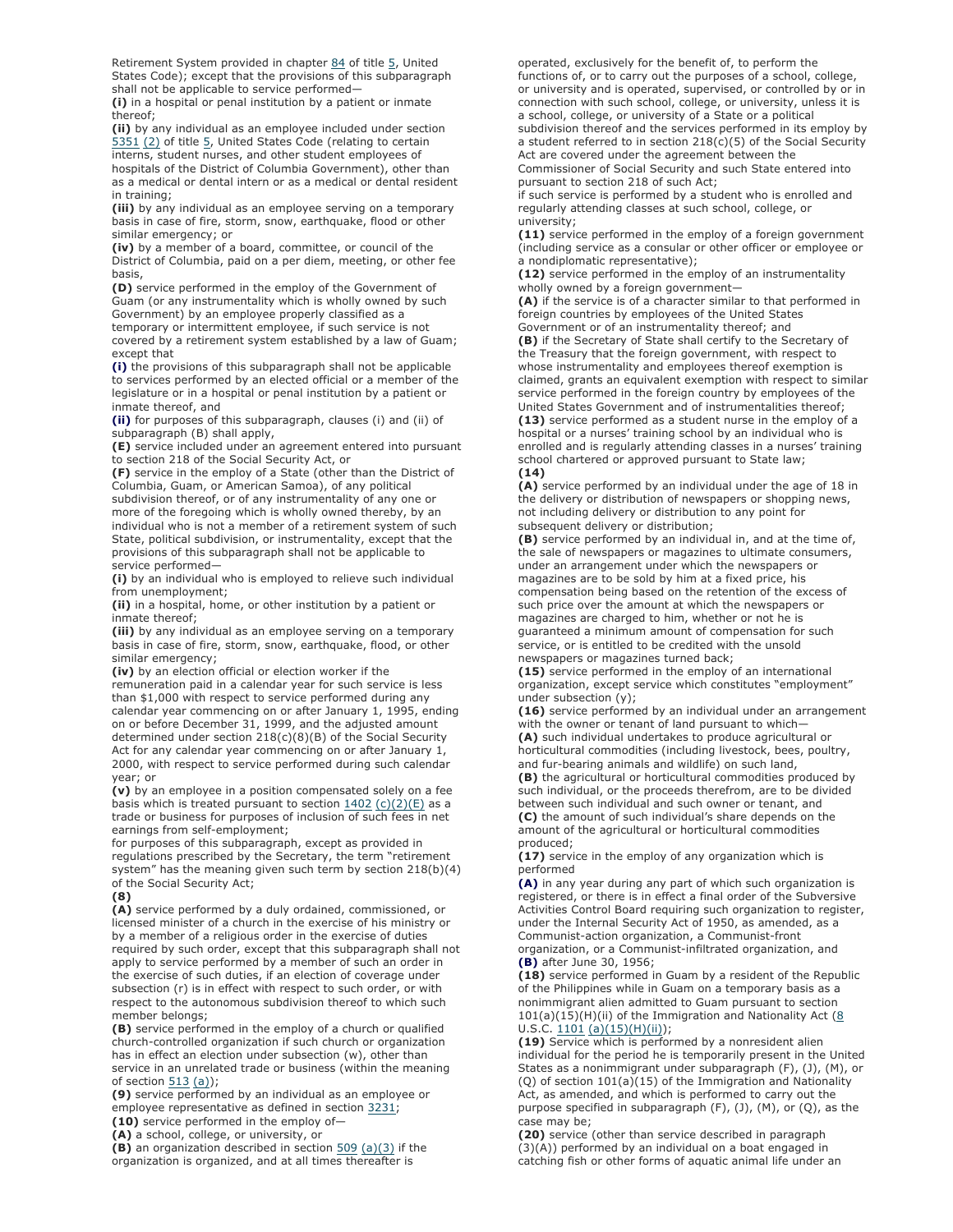arrangement with the owner or operator of such boat pursuant to which—

**(A)** such individual does not receive any cash remuneration other than as provided in subparagraph (B) and other than cash remuneration—

**(i)** which does not exceed \$100 per trip;

**(ii)** which is contingent on a minimum catch; and

**(iii)** which is paid solely for additional duties (such as mate, engineer, or cook) for which additional cash remuneration is traditional in the industry,

**(B)** such individual receives a share of the boat's (or the boats' in the case of a fishing operation involving more than one boat) catch of fish or other forms of aquatic animal life or a

share of the proceeds from the sale of such catch, and **(C)** the amount of such individual's share depends on the amount of the boat's (or the boats' in the case of a fishing operation involving more than one boat) catch of fish or other forms of aquatic animal life,

but only if the operating crew of such boat (or each boat from which the individual receives a share in the case of a fishing operation involving more than one boat) is normally made up of fewer than 10 individuals; or

**(21)** domestic service in a private home of the employer which—

**(A)** is performed in any year by an individual under the age of 18 during any portion of such year; and

**(B)** is not the principal occupation of such employee. [PERIOD!] **[\*\*\*\*\* Warning \*\*\*\*\* End of 3,759 word long sentence #1]**

## [*…. And the last 46 words of this two paragraph definition of 3121*(*b*)'*employment*]

For purposes of paragraph (20), the operating crew of a boat shall be treated as normally made up of fewer than 10 individuals if the average size of the operating crew on trips made during the preceding 4 calendar quarters consisted of fewer than 10 individuals.

Znext

## **26USC 3121(d) Employee**

#### For purposes of this chapter, the term "**employee**" means— **(1)** any officer of a corporation; or

**(2)** any individual who, under the usual common law rules applicable in determining the employer-**employee** relationship, has the status of an employee; or [???? retnote: 'common law rules applicable determining the 3121(???) 'employer' – 3121(d) 'employee' relationship ???? How's your 'knowledge and belief' on THAT!!!]

**(3)** any individual (other than an individual who is an employee under paragraph (1) or (2)) who performs services for remuneration for any person—

**(A)** as an agent-driver or commission-driver engaged in distributing meat products, vegetable products, fruit products, bakery products, beverages (other than milk), or laundry or dry-cleaning services, for his principal;

**(B)** as a full-time life insurance salesman;

**(C)** as a home worker performing work, according to specifications furnished by the person for whom the services are performed, on materials or goods furnished by such person

which are required to be returned to such person or a person designated by him; or

**(D)** as a traveling or city salesman, other than as an agentdriver or commission-driver, engaged upon a full-time basis in the solicitation on behalf of, and the transmission to, his principal (except for side-line sales activities on behalf of some other person) of orders from wholesalers, retailers, contractors, or operators of hotels, restaurants, or other similar

establishments for merchandise for resale or supplies for use in their business operations;

if the contract of service contemplates that substantially all of such services are to be performed personally by such individual; except that an individual shall not be included in the term "employee" under the provisions of this paragraph if such individual has a substantial investment in facilities used in connection with the performance of such services (other than in facilities for transportation), or if the services are in the nature of a single transaction not part of a continuing relationship with the person for whom the services are performed; or

**(4)** any individual who performs services that are included under an agreement entered into pursuant to section 218 of the Social Security Act.

#### Znext

### **26USC 3121(e) State, United States, and citizen** For purposes of this chapter

#### **(1) State**

The term "State" *includes* the District of Columbia, the Commonwealth of Puerto Rico, the Virgin Islands, Guam, and American Samoa.

## **(2) United States**

The term "United States" when used in a geographical sense *includes* the Commonwealth of Puerto Rico, the Virgin Islands, Guam, and American Samoa. An individual who is a citizen of the Commonwealth of Puerto Rico (but not otherwise a citizen of the United States) shall be considered, for purposes of this section, as a citizen of the United States.

#### **26USC 7701(a)(9) United States**

The term "United States" when used in a geographical sense *includes* only the States and the District of Columbia.

#### **26USC 7701(a)(10) State**

The term "State" shall be construed to include the District of Columbia, where such construction is necessary to carry out provisions of this title.

Znext

#### **Section 3401 Chapter 24 Withholding Taxes**

#### **26USC 3401(a) Wages**

For purposes of this chapter, the term "**wages**" means all remuneration (other than fees paid to a public official) for services performed by an **employee** for his **employer**, including the cash value of all remuneration (including benefits) paid in any medium other than cash; except that such term shall not include remuneration paid—

[retnote: That's a 3401(c) **employee** working for a 3401(d) '**employer**'.]

**(1)** for active service performed in a month for which such employee is entitled to the benefits of section 112 (relating to certain combat zone compensation of members of the Armed Forces of the United States) to the extent remuneration for such service is excludable from gross income under such section; or

**(2)** for agricultural labor (as defined in section 3121 (g)) unless the remuneration paid for such labor is wages (as defined in section  $3121$  (a)); or

**(3)** for domestic service in a private home, local college club, or local chapter of a college fraternity or sorority; or **(4)** for service not in the course of the employer's trade or business performed in any calendar quarter by an employee, unless the cash remuneration paid for such service is \$50 or more and such service is performed by an individual who is regularly employed by such employer to perform such service. For purposes of this paragraph, an individual shall be deemed to be regularly employed by an employer during a calendar quarter only if—

**(A)** on each of some 24 days during such quarter such individual performs for such employer for some portion of the day service not in the course of the employer's trade or business; or

**(B)** such individual was regularly employed (as determined under subparagraph (A)) by such employer in the performance of such service during the preceding calendar quarter; or **(5)** for services by a citizen or resident of the United States for

a foreign government or an international organization; or **(6)** for such services, performed by a nonresident alien individual, as may be designated by regulations prescribed by

the Secretary; or **[(7)** Repealed. Pub. L. 89–809, title I, § 103(k),Nov. 13, 1966,

80 Stat. 1554]

**(8) (A)** for services for an employer (other than the United States or any agency thereof)—

**(i)** performed by a citizen of the United States if, at the time of the payment of such remuneration, it is reasonable to believe that such remuneration will be excluded from gross income under section 911; or

**(ii)** performed in a foreign country or in a possession of the United States by such a citizen if, at the time of the payment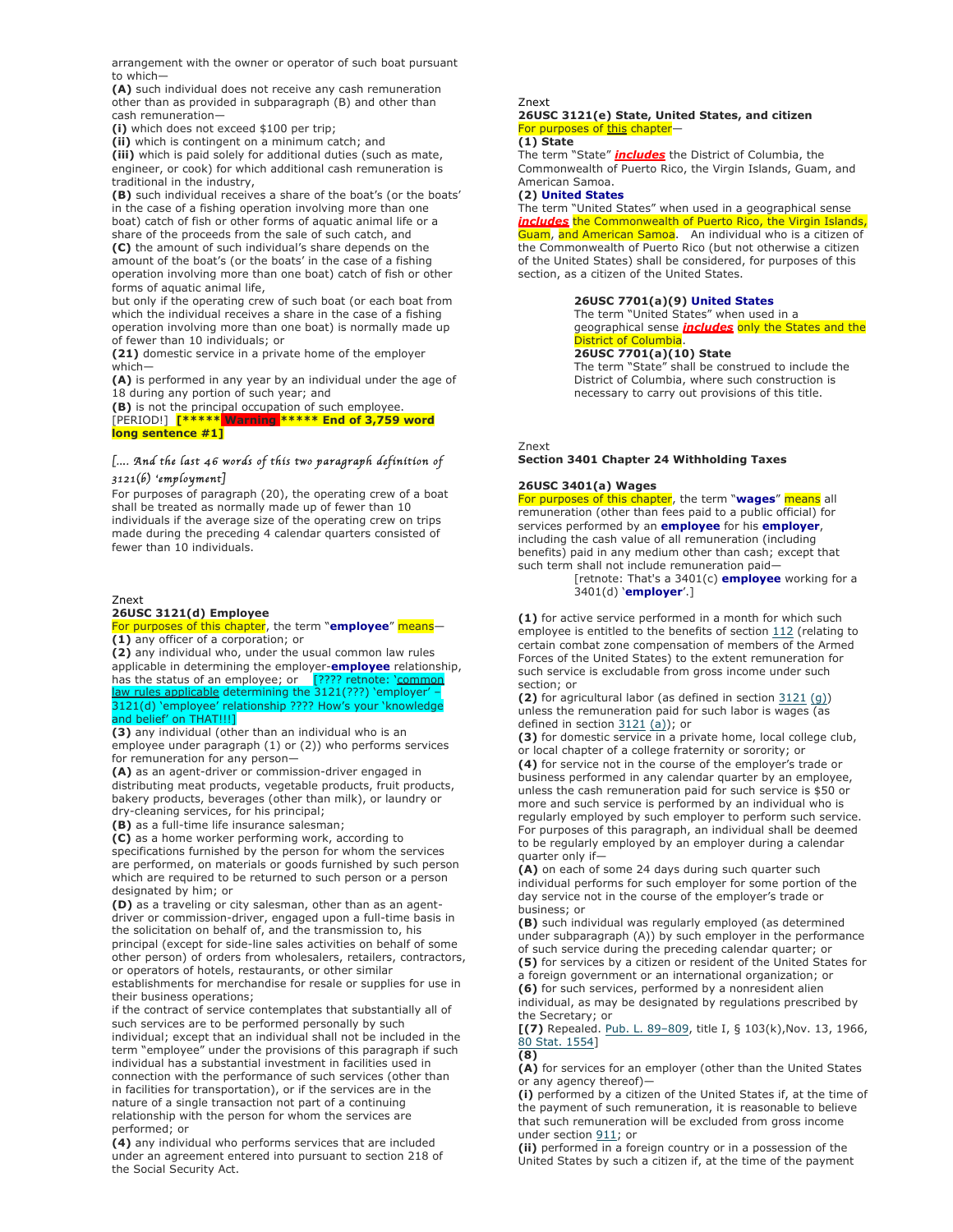of such remuneration, the employer is required by the law of any foreign country or possession of the United States to withhold income tax upon such remuneration; or

**(B)** for services for an employer (other than the United States or any agency thereof) performed by a citizen of the United States within a possession of the United States (other than Puerto Rico), if it is reasonable to believe that at least 80 percent of the remuneration to be paid to the employee by such employer during the calendar year will be for such services; or

**(C)** for services for an employer (other than the United States or any agency thereof) performed by a citizen of the United States within Puerto Rico, if it is reasonable to believe that during the entire calendar year the employee will be a bona fide resident of Puerto Rico; or

**(D)** for services for the United States (or any agency thereof) performed by a citizen of the United States within a possession of the United States to the extent the United States (or such agency) withholds taxes on such remuneration pursuant to an agreement with such possession; or

**(9)** for services performed by a duly ordained, commissioned, or licensed minister of a church in the exercise of his ministry or by a member of a religious order in the exercise of duties required by such order; or

## **(10)**

**(A)** for services performed by an individual under the age of 18 in the delivery or distribution of newspapers or shopping news, not including delivery or distribution to any point for subsequent delivery or distribution; or

**(B)** for services performed by an individual in, and at the time of, the sale of newspapers or magazines to ultimate consumers, under an arrangement under which the newspapers or magazines are to be sold by him at a fixed price, his compensation being based on the retention of the excess of such price over the amount at which the newspapers or magazines are charged to him, whether or not he is guaranteed a minimum amount of compensation for such services, or is entitled to be credited with the unsold newspapers or magazines turned back; or

**(11)** for services not in the course of the employer's trade or business, to the extent paid in any medium other than cash; or **(12)** to, or on behalf of, an employee or his beneficiary—

**(A)** from or to a trust described in section 401 (a) which is exempt from tax under section  $501$  (a) at the time of such payment unless such payment is made to an employee of the trust as remuneration for services rendered as such employee and not as a beneficiary of the trust; or

**(B)** under or to an annuity plan which, at the time of such payment, is a plan described in section 403 (a); or

**(C)** for a payment described in section  $\overline{402}$   $(h)(1)$  and (2) if, at the time of such payment, it is reasonable to believe that the employee will be entitled to an exclusion under such section for payment; or

**(D)** under an arrangement to which section 408 (p) applies; or **(E)** under or to an eligible deferred compensation plan which, at the time of such payment, is a plan described in section 457

(b) which is maintained by an eligible employer described in section  $457$  (e)(1)(A), [1] or

**(13)** pursuant to any provision of law other than section 5(c) or 6(1) of the Peace Corps Act, for service performed as a volunteer or volunteer leader within the meaning of such Act; or

**(14)** in the form of group-term life insurance on the life of an employee; or

**(15)** to or on behalf of an employee if (and to the extent that) at the time of the payment of such remuneration it is reasonable to believe that a corresponding deduction is allowable under section 217 (determined without regard to section 274 (n)); or

#### **(16)**

**(A)** as tips in any medium other than cash;

**(B)** as cash tips to an employee in any calendar month in the course of his employment by an employer unless the amount of such cash tips is \$20 or more; [2]

**(17)** for service described in section 3121 (b)(20); [2] **(18)** for any payment made, or benefit furnished, to or for the benefit of an employee if at the time of such payment or such furnishing it is reasonable to believe that the employee will be able to exclude such payment or benefit from income under section 127, 129, 134 (b)(4), or 134 (b)(5); [2]

**(19)** for any benefit provided to or on behalf of an employee if at the time such benefit is provided it is reasonable to believe that the employee will be able to exclude such benefit from income under section 74 (c), 108 (f)(4), 117, or 132; [2]

**(20)** for any medical care reimbursement made to or for the benefit of an employee under a self-insured medical reimbursement plan (within the meaning of section 105  $(h)(6))$ ; [2]

**(21)** for any payment made to or for the benefit of an employee if at the time of such payment it is reasonable to believe that the employee will be able to exclude such payment from income under section  $106$  (b); [2]

**(22)** any payment made to or for the benefit of an employee if at the time of such payment it is reasonable to believe that the employee will be able to exclude such payment from income under section  $106$  (d); or

**(23)** for any benefit or payment which is excludable from the gross income of the employee under section 139B (b). The term "wages" includes any amount includible in gross income of an employee under section 409A and payment of such amount shall be treated as having been made in the taxable year in which the amount is so includible.

#### znext

## **26USC 3401(c) Employee**

For purposes of this chapter, the term "**employee**" *includes* an officer, employee, or elected official of the United States, a State, or any political subdivision thereof, or the District of Columbia, or any agency or instrumentality of any one or more of the foregoing. The term "employee" also includes an officer of a corporation.

### Znext

## **26USC 3401(d) Employer**

For purposes of this chapter, the term "**employer**" means the person for whom an individual performs or performed any service, of whatever nature, as the **employee** of such person, except that—

> [retnote: That's a **3401(c) employee** ONLY, not ALL employees, although Judge Rosen said, "The term '**employee**' means **ANY** individual who performs services and who has a legal employer**employee** relationship with the person for whom he performs services." [Whatever the hell 'legalemployer-employee relationship means. Excuse me your honor. That sounds like bullshit and humma-humma to me.]. Or does 'includes' include anything in which case we probably could not even need to define a special term. "Includes": A Separate Subject All by Itself.]

**(1)** if the person for whom the individual performs or performed the services does not have control of the payment of the **wages [3401(a) 'wages']** for such services, the term "**employer**" (except for purposes of subsection (a)) means the person having control of the payment of such **wages**, and

**(2)** in the case of a person paying **wages** on behalf of a nonresident alien individual, foreign partnership, or foreign corporation, not **engaged in trade or business** within the United States, the term "employer" (except for purposes of subsection (a)) means such person.

> [retnote: Gawd! We continue to have to instruct you on the actual meaning of the law's terms!! ] [Retnote: 26USC7701(a)(26) The term "**trade or business**" includes the performance of the functions of a public office.]

#### Znext

#### **26USC 7701(a)(1) Person**

The term "person" shall be construed to mean and include an individual, a trust, estate, partnership, association, company or corporation.

26USC 7343 Person The term "person" as used in this chapter [Chapter75, Crimes, for sections 7201, 7202, 7203, 7204, 7205, 7206 et. al. ] *includes* an officer or [1402(d?)] employee of a corporation, or a member or employee of a partnership, who as such officer, employee, or member is under a duty to perform the act in respect of which the violation occurs. [retnote: Note that this is a sub-list of the global  $7701(a)(1)$  definition and should exclude all persons falling outside the 7343 sub-group. Unless the Judge says you are not outside that group, says "Objection overruled!" and "move on."] **END OF CURRENT IRC SECTIONS**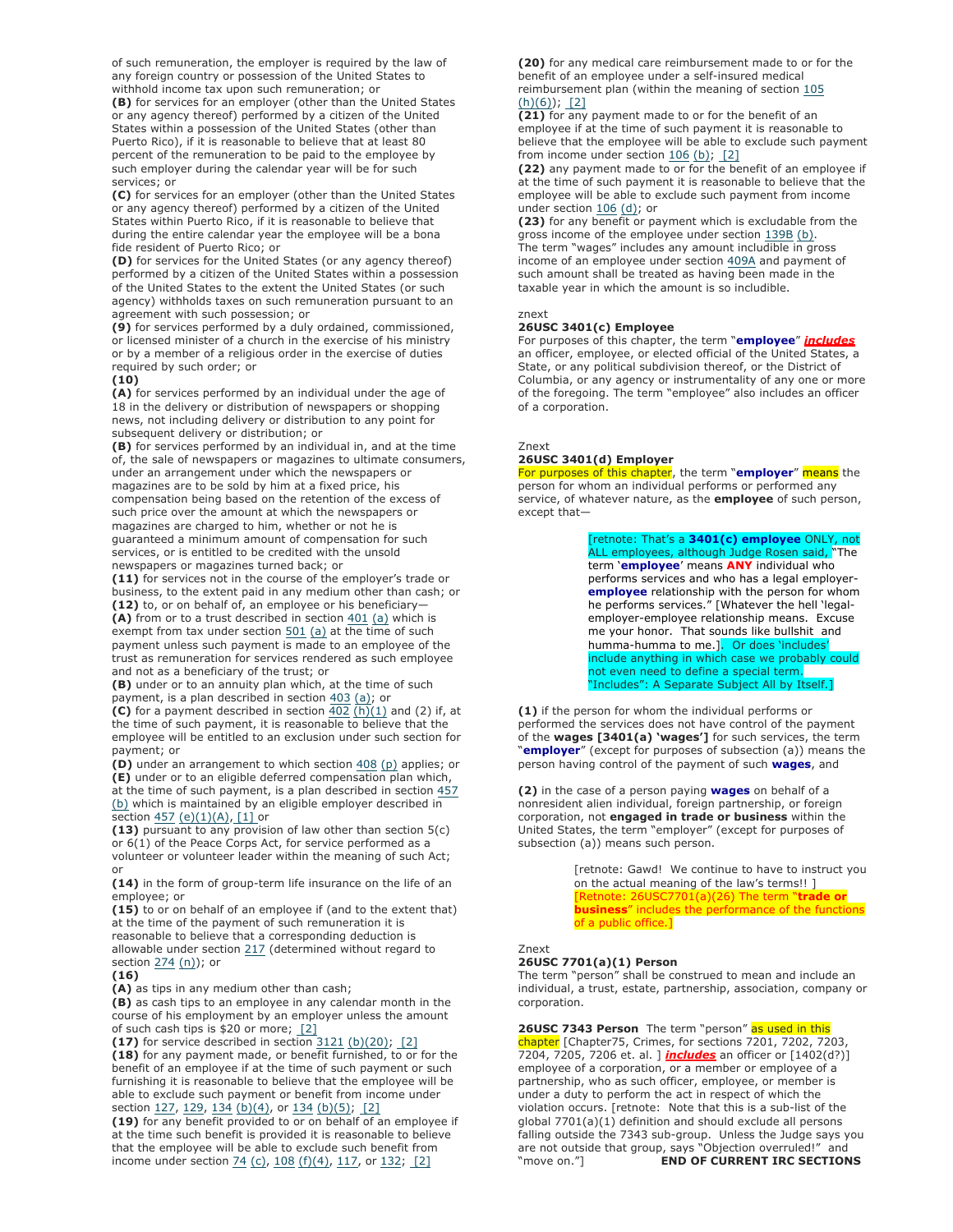# **United States District Court Judge Gerald E. Rosen's Oh-So-Simple Revisions to IRC sections 3401 & 3121.** *If it sounds too good to be true, it probably isn't.*

26USC 3401(a) by [6th Circuit Court of Appeals/GER] Wages "The term 'wages' means **all** payments for services performed by an employee for his employer. The term '**wage**s' applies to **ALL** employees and is not restricted to persons working for the government."

## **26USC 3401(d) by [6th Circuit Court of Appeals/GER] Employer ---**

"The term '**employer**' means the person for whom an individual performs or performed any service of whatever nature as the employee of such person. This definition applies to **ALL** employers whether private or government."

# **26USC 3401(c) by [6th Circuit Court of Appeals/GER] Employee ---**

"The term '**employee**' means **ANY** individual who performs services and who has a legal employer-employee relationship with the person for whom he performs services."

[Prior version did not use "means", it used "includes" complete with a 36 item list of seemingly federal entities, depending upon the meaning of "includes".]

# **26USC 3121(a) by [6th Circuit Court of Appeals/GER] Wages ---**

"The term '**wages**' means **ALL** payments for services performed by an employee for his employer. The term 'wages' applies to **ALL** employees and is not restricted to persons working for the government."

[Note: Prior 3121(a) version said " .. *the term 'wages' means all remuneration for 3121(b) 'employment',* ..."]

# **26USC 3121(h) by [6th Circuit Court of Appeals/GER] Employer** ---

(Replaces prior 3121(h) 'American Employer', the only 3121 'employer'.)

"The term '**employer**' means the person for whom an individual performs or performed any service of whatever nature as the employee of such person. This definition applies to **ALL employers** whether private or government."

## **26USC 3121(d)[6th Circuit Court of Appeals/GER] Employee ---**

"The term 'employee' means **ANY** individual who performs services and who has a legal employer-employee relationship with the person for whom he performs services." 90 Net Words!

Ahhh, but it's not quite as simple as the above. The six sections referenced by the Judge, in response to the juror's refused request to SEE, TOUCH and FEEL Sections 3121-FICA & 3401 4-Witholding Tax, interrelate to many other sections of the Internal Revenue Code.

The prime interrelationship is the other side of the 'employment' coin for those working for companies which is Chapter 2's tax on '**self-employment**'. One of the most spectacular things that Self-Employment definitions achieve, *is in immediately deleting in it's entirety, the global, seven word definition for the omnipresent 'trade or business' found at 7701(a)(26)!* **Why?**